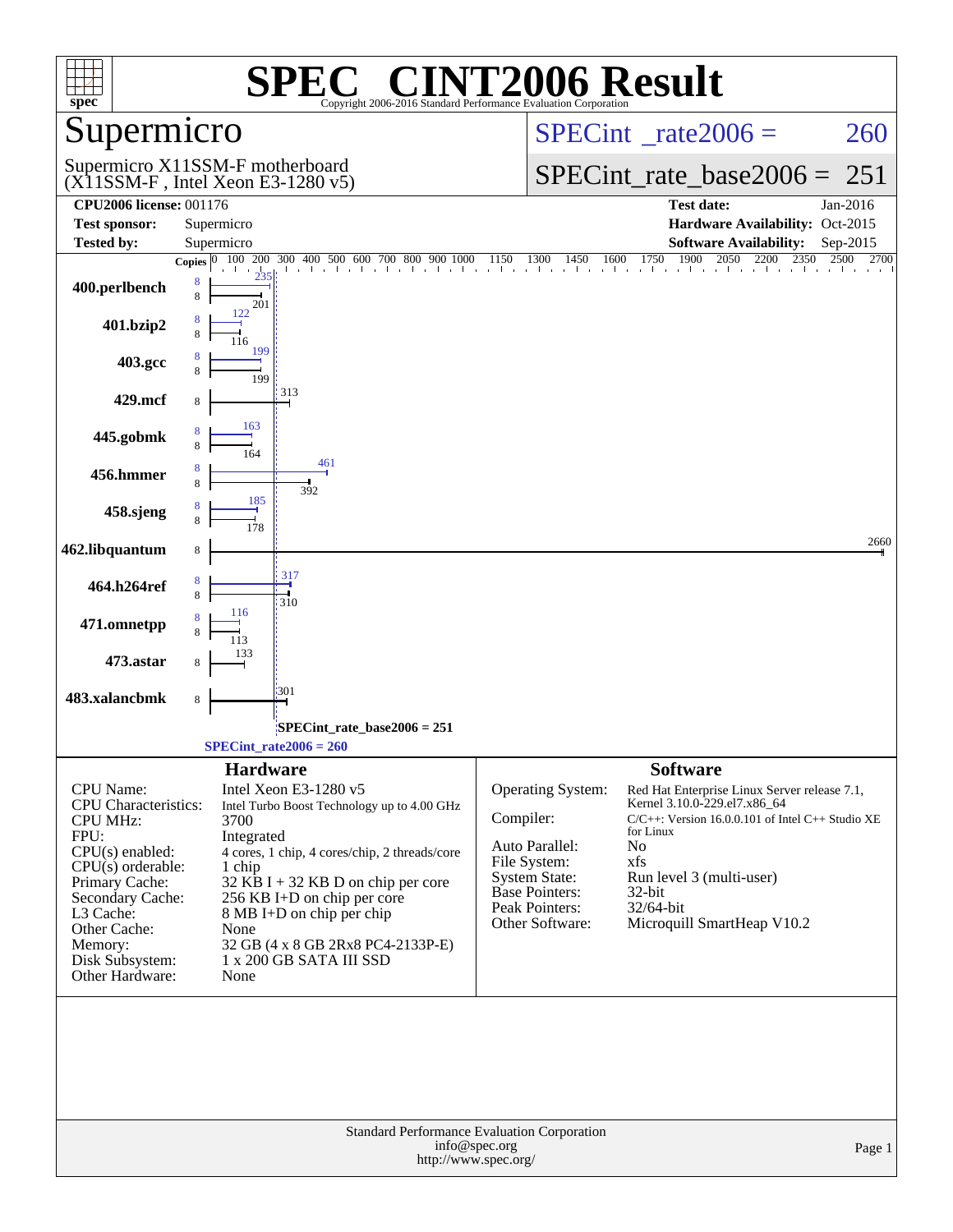

### Supermicro

### (X11SSM-F , Intel Xeon E3-1280 v5) Supermicro X11SSM-F motherboard

SPECint rate $2006 = 260$ 

### [SPECint\\_rate\\_base2006 =](http://www.spec.org/auto/cpu2006/Docs/result-fields.html#SPECintratebase2006)  $251$

**[CPU2006 license:](http://www.spec.org/auto/cpu2006/Docs/result-fields.html#CPU2006license)** 001176 **[Test date:](http://www.spec.org/auto/cpu2006/Docs/result-fields.html#Testdate)** Jan-2016 **[Test sponsor:](http://www.spec.org/auto/cpu2006/Docs/result-fields.html#Testsponsor)** Supermicro Supermicro **[Hardware Availability:](http://www.spec.org/auto/cpu2006/Docs/result-fields.html#HardwareAvailability)** Oct-2015 **[Tested by:](http://www.spec.org/auto/cpu2006/Docs/result-fields.html#Testedby)** Supermicro **Supermicro [Software Availability:](http://www.spec.org/auto/cpu2006/Docs/result-fields.html#SoftwareAvailability)** Sep-2015

### **[Results Table](http://www.spec.org/auto/cpu2006/Docs/result-fields.html#ResultsTable)**

|                                                                                                          | <b>Base</b>   |                |       |                |               |                | <b>Peak</b> |               |                |              |                |              |                |              |
|----------------------------------------------------------------------------------------------------------|---------------|----------------|-------|----------------|---------------|----------------|-------------|---------------|----------------|--------------|----------------|--------------|----------------|--------------|
| <b>Benchmark</b>                                                                                         | <b>Copies</b> | <b>Seconds</b> | Ratio | <b>Seconds</b> | Ratio         | <b>Seconds</b> | Ratio       | <b>Copies</b> | <b>Seconds</b> | <b>Ratio</b> | <b>Seconds</b> | <b>Ratio</b> | <b>Seconds</b> | <b>Ratio</b> |
| 400.perlbench                                                                                            |               | 388            | 202   | 389            | 201           | 388            | 201         | 8             | 331            | 236          | 332            | 235          | 333            | 235          |
| 401.bzip2                                                                                                |               | 671            | 115   | 668            | <u> 116  </u> | 654            | <b>118</b>  | 8             | 634            | 122          | 633            | 122          | 637            | 121          |
| $403.\mathrm{gcc}$                                                                                       |               | 324            | 199   | 324            | 199           | 324            | <b>199</b>  | 8             | 323            | 199          | 322            | 200          | 323            | 199          |
| $429$ .mcf                                                                                               | 8             | 233            | 313   | 233            | 313           | 232            | 314         | 8             | 233            | 313          | 233            | 313          | 232            | 314          |
| $445$ .gobm $k$                                                                                          | 8             | 510            | 165   | 511            | 164           | 511            | 164         | 8             | 513            | 163          | 514            | 163          | 513            | <b>163</b>   |
| 456.hmmer                                                                                                |               | 190            | 394   | 190            | 392           | 192            | 389         | 8             | 162            | 462          | 162            | 461          | 162            | 460          |
| $458$ .sjeng                                                                                             |               | 544            | 178   | 544            | 178           | 544            | 178         | 8             | 524            | 185          | 525            | 184          | 525            | <u>185</u>   |
| 462.libquantum                                                                                           |               | 62.2           | 2660  | 62.4           | 2660          | 62.4           | 2660        | 8             | 62.2           | 2660         | 62.4           | 2660         | 62.4           | 2660         |
| 464.h264ref                                                                                              |               | 577            | 307   | 565            | 313           | 571            | <b>310</b>  | 8             | 569            | 311          | 553            | 320          | 559            | 317          |
| 471.omnetpp                                                                                              |               | 442            | 113   | 441            | 113           | 441            | <u>113</u>  | 8             | 430            | 116          | 431            | 116          | 431            | <u>116</u>   |
| 473.astar                                                                                                | 8             | 421            | 133   | 421            | 134           | 421            | 133         | 8             | 421            | 133          | 421            | 134          | 421            | 133          |
| 483.xalancbmk                                                                                            |               | 183            | 302   | 184            | 301           | 184            | 300l        | 8             | 183            | 302          | 184            | 301          | 184            | 300          |
| Results appear in the order in which they were run. Bold underlined text indicates a median measurement. |               |                |       |                |               |                |             |               |                |              |                |              |                |              |

### **[Submit Notes](http://www.spec.org/auto/cpu2006/Docs/result-fields.html#SubmitNotes)**

 The taskset mechanism was used to bind copies to processors. The config file option 'submit' was used to generate taskset commands to bind each copy to a specific processor. For details, please see the config file.

### **[Operating System Notes](http://www.spec.org/auto/cpu2006/Docs/result-fields.html#OperatingSystemNotes)**

Stack size set to unlimited using "ulimit -s unlimited"

### **[Platform Notes](http://www.spec.org/auto/cpu2006/Docs/result-fields.html#PlatformNotes)**

Standard Performance Evaluation Corporation As tested, the system used a Supermicro CSE-113MFAC2-R606CB chassis. The chassis is configured with 2 PWS-606P-1R redundant power supply, 1 SNK-P0046P heatsink, as well as 4 FAN-0154L4 middle cooling fan. Sysinfo program /usr/cpu2006/config/sysinfo.rev6914 \$Rev: 6914 \$ \$Date:: 2014-06-25 #\$ e3fbb8667b5a285932ceab81e28219e1 running on X11SSM-01 Mon Jan 11 23:20:27 2016 This section contains SUT (System Under Test) info as seen by some common utilities. To remove or add to this section, see: <http://www.spec.org/cpu2006/Docs/config.html#sysinfo> From /proc/cpuinfo model name : Intel(R) Xeon(R) CPU E3-1280 v5 @ 3.70GHz 1 "physical id"s (chips) 8 "processors" cores, siblings (Caution: counting these is hw and system dependent. The following excerpts from /proc/cpuinfo might not be reliable. Use with Continued on next page

[info@spec.org](mailto:info@spec.org) <http://www.spec.org/>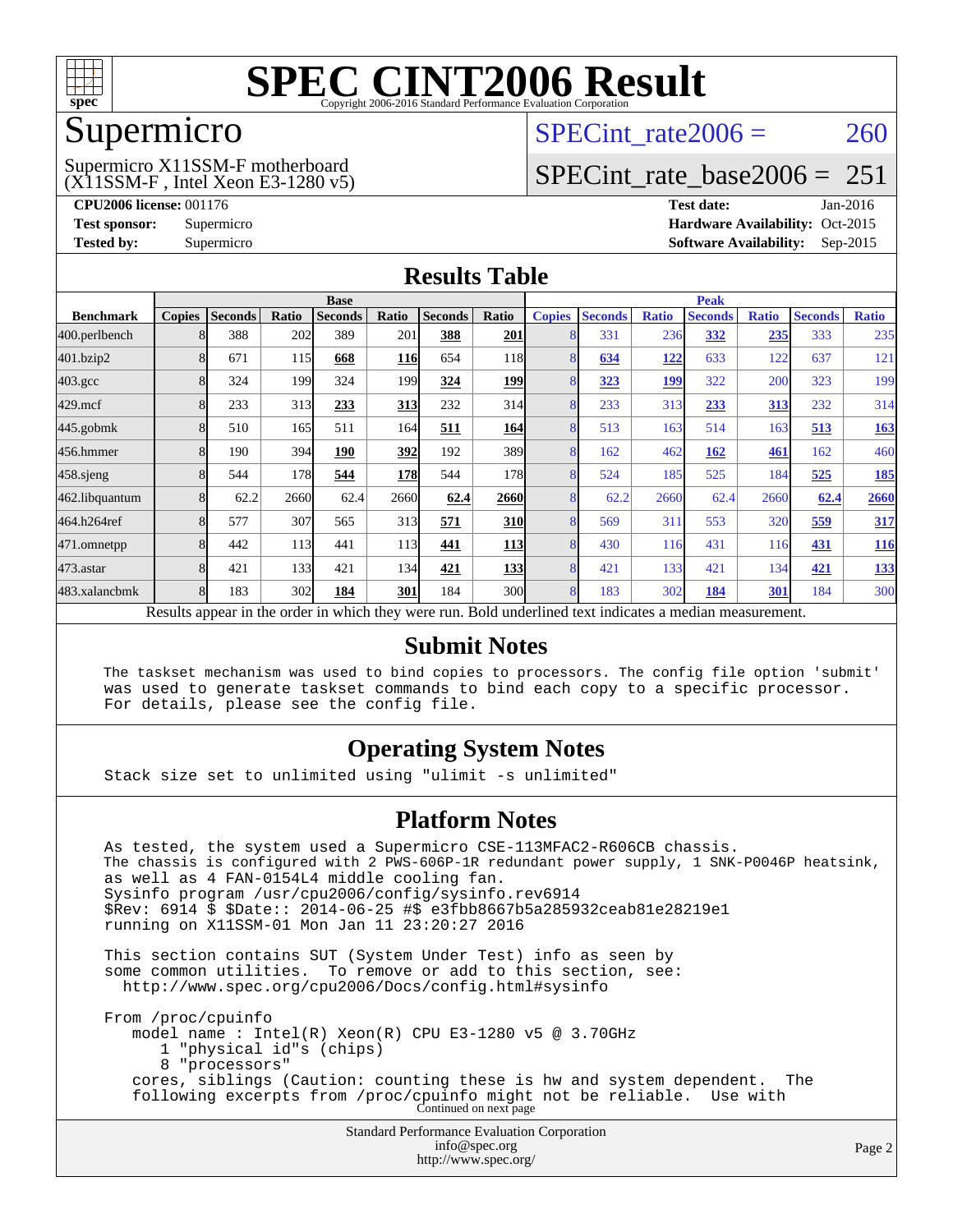

### Supermicro

SPECint rate $2006 = 260$ 

(X11SSM-F , Intel Xeon E3-1280 v5) Supermicro X11SSM-F motherboard

[SPECint\\_rate\\_base2006 =](http://www.spec.org/auto/cpu2006/Docs/result-fields.html#SPECintratebase2006)  $251$ 

**[CPU2006 license:](http://www.spec.org/auto/cpu2006/Docs/result-fields.html#CPU2006license)** 001176 **[Test date:](http://www.spec.org/auto/cpu2006/Docs/result-fields.html#Testdate)** Jan-2016 **[Test sponsor:](http://www.spec.org/auto/cpu2006/Docs/result-fields.html#Testsponsor)** Supermicro Supermicro **[Hardware Availability:](http://www.spec.org/auto/cpu2006/Docs/result-fields.html#HardwareAvailability)** Oct-2015 **[Tested by:](http://www.spec.org/auto/cpu2006/Docs/result-fields.html#Testedby)** Supermicro **Supermicro [Software Availability:](http://www.spec.org/auto/cpu2006/Docs/result-fields.html#SoftwareAvailability)** Sep-2015

### **[Platform Notes \(Continued\)](http://www.spec.org/auto/cpu2006/Docs/result-fields.html#PlatformNotes)**

 caution.) cpu cores : 4 siblings : 8 physical 0: cores 0 1 2 3 cache size : 8192 KB From /proc/meminfo MemTotal: 32768248 kB HugePages\_Total: 0<br>Hugepagesize: 2048 kB Hugepagesize: From /etc/\*release\* /etc/\*version\* os-release: NAME="Red Hat Enterprise Linux Server" VERSION="7.1 (Maipo)" ID="rhel" ID\_LIKE="fedora" VERSION\_ID="7.1" PRETTY\_NAME="Red Hat Enterprise Linux Server 7.1 (Maipo)" ANSI\_COLOR="0;31" CPE\_NAME="cpe:/o:redhat:enterprise\_linux:7.1:GA:server" redhat-release: Red Hat Enterprise Linux Server release 7.1 (Maipo) system-release: Red Hat Enterprise Linux Server release 7.1 (Maipo) system-release-cpe: cpe:/o:redhat:enterprise\_linux:7.1:ga:server uname -a: Linux X11SSM-01 3.10.0-229.el7.x86\_64 #1 SMP Thu Jan 29 18:37:38 EST 2015 x86\_64 x86\_64 x86\_64 GNU/Linux run-level 3 Jan 11 19:16 SPEC is set to: /usr/cpu2006 Filesystem Type Size Used Avail Use% Mounted on /dev/sda2 xfs 183G 39G 145G 21% / Additional information from dmidecode: Warning: Use caution when you interpret this section. The 'dmidecode' program reads system data which is "intended to allow hardware to be accurately determined", but the intent may not be met, as there are frequent changes to hardware, firmware, and the "DMTF SMBIOS" standard. BIOS American Megatrends Inc. 1.0b 12/29/2015 Memory: 4x Micron 18ASF1G72AZ-2G1A1 8 GB 2 rank 2133 MHz (End of data from sysinfo program)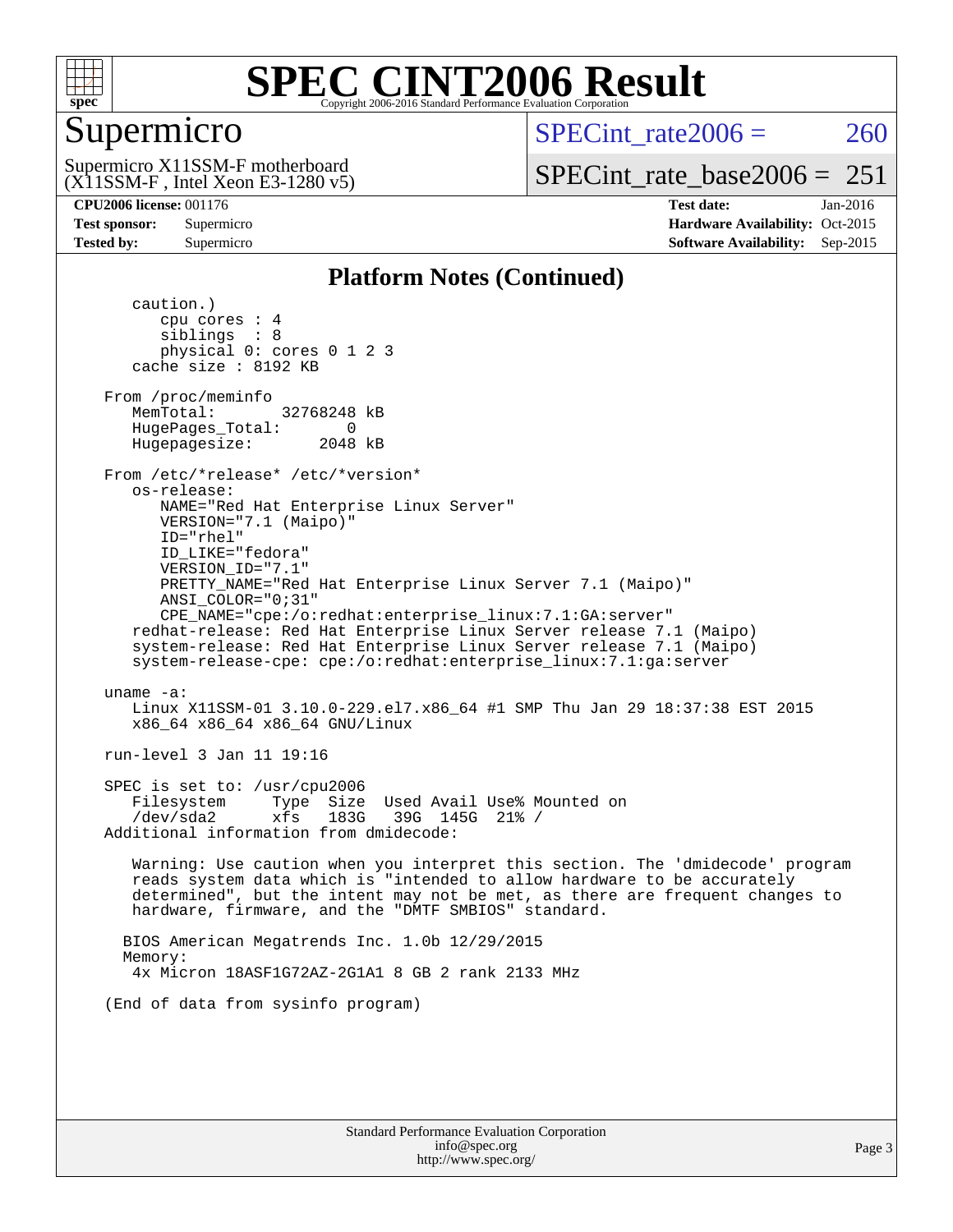

### Supermicro

SPECint rate $2006 = 260$ 

(X11SSM-F , Intel Xeon E3-1280 v5) Supermicro X11SSM-F motherboard

[SPECint\\_rate\\_base2006 =](http://www.spec.org/auto/cpu2006/Docs/result-fields.html#SPECintratebase2006)  $251$ 

**[CPU2006 license:](http://www.spec.org/auto/cpu2006/Docs/result-fields.html#CPU2006license)** 001176 **[Test date:](http://www.spec.org/auto/cpu2006/Docs/result-fields.html#Testdate)** Jan-2016 **[Test sponsor:](http://www.spec.org/auto/cpu2006/Docs/result-fields.html#Testsponsor)** Supermicro Supermicro **[Hardware Availability:](http://www.spec.org/auto/cpu2006/Docs/result-fields.html#HardwareAvailability)** Oct-2015 **[Tested by:](http://www.spec.org/auto/cpu2006/Docs/result-fields.html#Testedby)** Supermicro **Supermicro [Software Availability:](http://www.spec.org/auto/cpu2006/Docs/result-fields.html#SoftwareAvailability)** Sep-2015

### **[General Notes](http://www.spec.org/auto/cpu2006/Docs/result-fields.html#GeneralNotes)**

Environment variables set by runspec before the start of the run: LD LIBRARY PATH = "/usr/cpu2006/libs/32:/usr/cpu2006/libs/64:/usr/cpu2006/sh"

 Binaries compiled on a system with 1x Intel Core i5-4670K CPU + 32GB memory using RedHat EL 7.1 Transparent Huge Pages enabled with: echo always > /sys/kernel/mm/transparent\_hugepage/enabled

### **[Base Compiler Invocation](http://www.spec.org/auto/cpu2006/Docs/result-fields.html#BaseCompilerInvocation)**

[C benchmarks](http://www.spec.org/auto/cpu2006/Docs/result-fields.html#Cbenchmarks):

[icc -m32 -L/opt/intel/compilers\\_and\\_libraries\\_2016/linux/compiler/lib/ia32\\_lin](http://www.spec.org/cpu2006/results/res2016q1/cpu2006-20160120-38741.flags.html#user_CCbase_intel_icc_e10256ba5924b668798078a321b0cb3f)

#### [C++ benchmarks:](http://www.spec.org/auto/cpu2006/Docs/result-fields.html#CXXbenchmarks)

[icpc -m32 -L/opt/intel/compilers\\_and\\_libraries\\_2016/linux/compiler/lib/ia32\\_lin](http://www.spec.org/cpu2006/results/res2016q1/cpu2006-20160120-38741.flags.html#user_CXXbase_intel_icpc_b4f50a394bdb4597aa5879c16bc3f5c5)

### **[Base Portability Flags](http://www.spec.org/auto/cpu2006/Docs/result-fields.html#BasePortabilityFlags)**

 400.perlbench: [-D\\_FILE\\_OFFSET\\_BITS=64](http://www.spec.org/cpu2006/results/res2016q1/cpu2006-20160120-38741.flags.html#user_basePORTABILITY400_perlbench_file_offset_bits_64_438cf9856305ebd76870a2c6dc2689ab) [-DSPEC\\_CPU\\_LINUX\\_IA32](http://www.spec.org/cpu2006/results/res2016q1/cpu2006-20160120-38741.flags.html#b400.perlbench_baseCPORTABILITY_DSPEC_CPU_LINUX_IA32)  $401.bzip2: -D$ FILE\_OFFSET\_BITS=64 403.gcc: [-D\\_FILE\\_OFFSET\\_BITS=64](http://www.spec.org/cpu2006/results/res2016q1/cpu2006-20160120-38741.flags.html#user_basePORTABILITY403_gcc_file_offset_bits_64_438cf9856305ebd76870a2c6dc2689ab) 429.mcf: [-D\\_FILE\\_OFFSET\\_BITS=64](http://www.spec.org/cpu2006/results/res2016q1/cpu2006-20160120-38741.flags.html#user_basePORTABILITY429_mcf_file_offset_bits_64_438cf9856305ebd76870a2c6dc2689ab) 445.gobmk: [-D\\_FILE\\_OFFSET\\_BITS=64](http://www.spec.org/cpu2006/results/res2016q1/cpu2006-20160120-38741.flags.html#user_basePORTABILITY445_gobmk_file_offset_bits_64_438cf9856305ebd76870a2c6dc2689ab) 456.hmmer: [-D\\_FILE\\_OFFSET\\_BITS=64](http://www.spec.org/cpu2006/results/res2016q1/cpu2006-20160120-38741.flags.html#user_basePORTABILITY456_hmmer_file_offset_bits_64_438cf9856305ebd76870a2c6dc2689ab) 458.sjeng: [-D\\_FILE\\_OFFSET\\_BITS=64](http://www.spec.org/cpu2006/results/res2016q1/cpu2006-20160120-38741.flags.html#user_basePORTABILITY458_sjeng_file_offset_bits_64_438cf9856305ebd76870a2c6dc2689ab) 462.libquantum: [-D\\_FILE\\_OFFSET\\_BITS=64](http://www.spec.org/cpu2006/results/res2016q1/cpu2006-20160120-38741.flags.html#user_basePORTABILITY462_libquantum_file_offset_bits_64_438cf9856305ebd76870a2c6dc2689ab) [-DSPEC\\_CPU\\_LINUX](http://www.spec.org/cpu2006/results/res2016q1/cpu2006-20160120-38741.flags.html#b462.libquantum_baseCPORTABILITY_DSPEC_CPU_LINUX) 464.h264ref: [-D\\_FILE\\_OFFSET\\_BITS=64](http://www.spec.org/cpu2006/results/res2016q1/cpu2006-20160120-38741.flags.html#user_basePORTABILITY464_h264ref_file_offset_bits_64_438cf9856305ebd76870a2c6dc2689ab) 471.omnetpp: [-D\\_FILE\\_OFFSET\\_BITS=64](http://www.spec.org/cpu2006/results/res2016q1/cpu2006-20160120-38741.flags.html#user_basePORTABILITY471_omnetpp_file_offset_bits_64_438cf9856305ebd76870a2c6dc2689ab) 473.astar: [-D\\_FILE\\_OFFSET\\_BITS=64](http://www.spec.org/cpu2006/results/res2016q1/cpu2006-20160120-38741.flags.html#user_basePORTABILITY473_astar_file_offset_bits_64_438cf9856305ebd76870a2c6dc2689ab) 483.xalancbmk: [-D\\_FILE\\_OFFSET\\_BITS=64](http://www.spec.org/cpu2006/results/res2016q1/cpu2006-20160120-38741.flags.html#user_basePORTABILITY483_xalancbmk_file_offset_bits_64_438cf9856305ebd76870a2c6dc2689ab) [-DSPEC\\_CPU\\_LINUX](http://www.spec.org/cpu2006/results/res2016q1/cpu2006-20160120-38741.flags.html#b483.xalancbmk_baseCXXPORTABILITY_DSPEC_CPU_LINUX)

### **[Base Optimization Flags](http://www.spec.org/auto/cpu2006/Docs/result-fields.html#BaseOptimizationFlags)**

#### [C benchmarks](http://www.spec.org/auto/cpu2006/Docs/result-fields.html#Cbenchmarks):

[-xCORE-AVX2](http://www.spec.org/cpu2006/results/res2016q1/cpu2006-20160120-38741.flags.html#user_CCbase_f-xAVX2_5f5fc0cbe2c9f62c816d3e45806c70d7) [-ipo](http://www.spec.org/cpu2006/results/res2016q1/cpu2006-20160120-38741.flags.html#user_CCbase_f-ipo) [-O3](http://www.spec.org/cpu2006/results/res2016q1/cpu2006-20160120-38741.flags.html#user_CCbase_f-O3) [-no-prec-div](http://www.spec.org/cpu2006/results/res2016q1/cpu2006-20160120-38741.flags.html#user_CCbase_f-no-prec-div) [-opt-prefetch](http://www.spec.org/cpu2006/results/res2016q1/cpu2006-20160120-38741.flags.html#user_CCbase_f-opt-prefetch) [-opt-mem-layout-trans=3](http://www.spec.org/cpu2006/results/res2016q1/cpu2006-20160120-38741.flags.html#user_CCbase_f-opt-mem-layout-trans_a7b82ad4bd7abf52556d4961a2ae94d5)

#### [C++ benchmarks:](http://www.spec.org/auto/cpu2006/Docs/result-fields.html#CXXbenchmarks)

[-xCORE-AVX2](http://www.spec.org/cpu2006/results/res2016q1/cpu2006-20160120-38741.flags.html#user_CXXbase_f-xAVX2_5f5fc0cbe2c9f62c816d3e45806c70d7) [-ipo](http://www.spec.org/cpu2006/results/res2016q1/cpu2006-20160120-38741.flags.html#user_CXXbase_f-ipo) [-O3](http://www.spec.org/cpu2006/results/res2016q1/cpu2006-20160120-38741.flags.html#user_CXXbase_f-O3) [-no-prec-div](http://www.spec.org/cpu2006/results/res2016q1/cpu2006-20160120-38741.flags.html#user_CXXbase_f-no-prec-div) [-opt-prefetch](http://www.spec.org/cpu2006/results/res2016q1/cpu2006-20160120-38741.flags.html#user_CXXbase_f-opt-prefetch) [-opt-mem-layout-trans=3](http://www.spec.org/cpu2006/results/res2016q1/cpu2006-20160120-38741.flags.html#user_CXXbase_f-opt-mem-layout-trans_a7b82ad4bd7abf52556d4961a2ae94d5) [-Wl,-z,muldefs](http://www.spec.org/cpu2006/results/res2016q1/cpu2006-20160120-38741.flags.html#user_CXXbase_link_force_multiple1_74079c344b956b9658436fd1b6dd3a8a) [-L/sh -lsmartheap](http://www.spec.org/cpu2006/results/res2016q1/cpu2006-20160120-38741.flags.html#user_CXXbase_SmartHeap_32f6c82aa1ed9c52345d30cf6e4a0499)

> Standard Performance Evaluation Corporation [info@spec.org](mailto:info@spec.org) <http://www.spec.org/>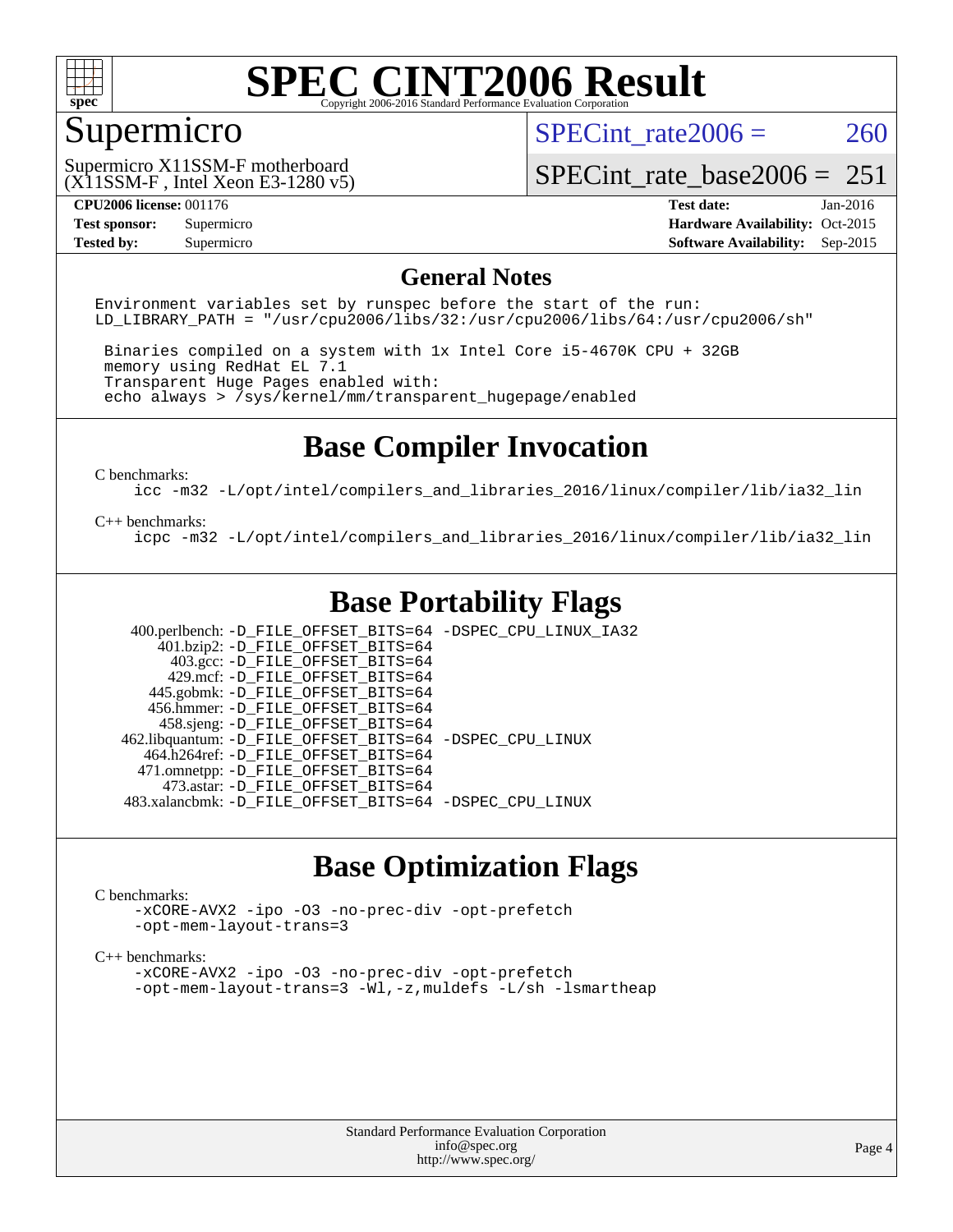

### Supermicro

SPECint rate $2006 = 260$ 

(X11SSM-F , Intel Xeon E3-1280 v5) Supermicro X11SSM-F motherboard

[SPECint\\_rate\\_base2006 =](http://www.spec.org/auto/cpu2006/Docs/result-fields.html#SPECintratebase2006)  $251$ 

**[CPU2006 license:](http://www.spec.org/auto/cpu2006/Docs/result-fields.html#CPU2006license)** 001176 **[Test date:](http://www.spec.org/auto/cpu2006/Docs/result-fields.html#Testdate)** Jan-2016 **[Test sponsor:](http://www.spec.org/auto/cpu2006/Docs/result-fields.html#Testsponsor)** Supermicro Supermicro **[Hardware Availability:](http://www.spec.org/auto/cpu2006/Docs/result-fields.html#HardwareAvailability)** Oct-2015 **[Tested by:](http://www.spec.org/auto/cpu2006/Docs/result-fields.html#Testedby)** Supermicro **Supermicro [Software Availability:](http://www.spec.org/auto/cpu2006/Docs/result-fields.html#SoftwareAvailability)** Sep-2015

### **[Base Other Flags](http://www.spec.org/auto/cpu2006/Docs/result-fields.html#BaseOtherFlags)**

[C benchmarks](http://www.spec.org/auto/cpu2006/Docs/result-fields.html#Cbenchmarks):

403.gcc: [-Dalloca=\\_alloca](http://www.spec.org/cpu2006/results/res2016q1/cpu2006-20160120-38741.flags.html#b403.gcc_baseEXTRA_CFLAGS_Dalloca_be3056838c12de2578596ca5467af7f3)

### **[Peak Compiler Invocation](http://www.spec.org/auto/cpu2006/Docs/result-fields.html#PeakCompilerInvocation)**

[C benchmarks \(except as noted below\)](http://www.spec.org/auto/cpu2006/Docs/result-fields.html#Cbenchmarksexceptasnotedbelow):

[icc -m32 -L/opt/intel/compilers\\_and\\_libraries\\_2016/linux/compiler/lib/ia32\\_lin](http://www.spec.org/cpu2006/results/res2016q1/cpu2006-20160120-38741.flags.html#user_CCpeak_intel_icc_e10256ba5924b668798078a321b0cb3f)

400.perlbench: [icc -m64](http://www.spec.org/cpu2006/results/res2016q1/cpu2006-20160120-38741.flags.html#user_peakCCLD400_perlbench_intel_icc_64bit_bda6cc9af1fdbb0edc3795bac97ada53)

401.bzip2: [icc -m64](http://www.spec.org/cpu2006/results/res2016q1/cpu2006-20160120-38741.flags.html#user_peakCCLD401_bzip2_intel_icc_64bit_bda6cc9af1fdbb0edc3795bac97ada53)

456.hmmer: [icc -m64](http://www.spec.org/cpu2006/results/res2016q1/cpu2006-20160120-38741.flags.html#user_peakCCLD456_hmmer_intel_icc_64bit_bda6cc9af1fdbb0edc3795bac97ada53)

458.sjeng: [icc -m64](http://www.spec.org/cpu2006/results/res2016q1/cpu2006-20160120-38741.flags.html#user_peakCCLD458_sjeng_intel_icc_64bit_bda6cc9af1fdbb0edc3795bac97ada53)

[C++ benchmarks:](http://www.spec.org/auto/cpu2006/Docs/result-fields.html#CXXbenchmarks)

[icpc -m32 -L/opt/intel/compilers\\_and\\_libraries\\_2016/linux/compiler/lib/ia32\\_lin](http://www.spec.org/cpu2006/results/res2016q1/cpu2006-20160120-38741.flags.html#user_CXXpeak_intel_icpc_b4f50a394bdb4597aa5879c16bc3f5c5)

### **[Peak Portability Flags](http://www.spec.org/auto/cpu2006/Docs/result-fields.html#PeakPortabilityFlags)**

 400.perlbench: [-D\\_FILE\\_OFFSET\\_BITS=64](http://www.spec.org/cpu2006/results/res2016q1/cpu2006-20160120-38741.flags.html#user_peakPORTABILITY400_perlbench_file_offset_bits_64_438cf9856305ebd76870a2c6dc2689ab) [-DSPEC\\_CPU\\_LP64](http://www.spec.org/cpu2006/results/res2016q1/cpu2006-20160120-38741.flags.html#b400.perlbench_peakCPORTABILITY_DSPEC_CPU_LP64) [-DSPEC\\_CPU\\_LINUX\\_X64](http://www.spec.org/cpu2006/results/res2016q1/cpu2006-20160120-38741.flags.html#b400.perlbench_peakCPORTABILITY_DSPEC_CPU_LINUX_X64) 401.bzip2: [-D\\_FILE\\_OFFSET\\_BITS=64](http://www.spec.org/cpu2006/results/res2016q1/cpu2006-20160120-38741.flags.html#user_peakPORTABILITY401_bzip2_file_offset_bits_64_438cf9856305ebd76870a2c6dc2689ab) [-DSPEC\\_CPU\\_LP64](http://www.spec.org/cpu2006/results/res2016q1/cpu2006-20160120-38741.flags.html#suite_peakCPORTABILITY401_bzip2_DSPEC_CPU_LP64) 403.gcc: [-D\\_FILE\\_OFFSET\\_BITS=64](http://www.spec.org/cpu2006/results/res2016q1/cpu2006-20160120-38741.flags.html#user_peakPORTABILITY403_gcc_file_offset_bits_64_438cf9856305ebd76870a2c6dc2689ab) 429.mcf: [-D\\_FILE\\_OFFSET\\_BITS=64](http://www.spec.org/cpu2006/results/res2016q1/cpu2006-20160120-38741.flags.html#user_peakPORTABILITY429_mcf_file_offset_bits_64_438cf9856305ebd76870a2c6dc2689ab) 445.gobmk: [-D\\_FILE\\_OFFSET\\_BITS=64](http://www.spec.org/cpu2006/results/res2016q1/cpu2006-20160120-38741.flags.html#user_peakPORTABILITY445_gobmk_file_offset_bits_64_438cf9856305ebd76870a2c6dc2689ab) 456.hmmer: [-D\\_FILE\\_OFFSET\\_BITS=64](http://www.spec.org/cpu2006/results/res2016q1/cpu2006-20160120-38741.flags.html#user_peakPORTABILITY456_hmmer_file_offset_bits_64_438cf9856305ebd76870a2c6dc2689ab) [-DSPEC\\_CPU\\_LP64](http://www.spec.org/cpu2006/results/res2016q1/cpu2006-20160120-38741.flags.html#suite_peakCPORTABILITY456_hmmer_DSPEC_CPU_LP64) 458.sjeng: [-D\\_FILE\\_OFFSET\\_BITS=64](http://www.spec.org/cpu2006/results/res2016q1/cpu2006-20160120-38741.flags.html#user_peakPORTABILITY458_sjeng_file_offset_bits_64_438cf9856305ebd76870a2c6dc2689ab) [-DSPEC\\_CPU\\_LP64](http://www.spec.org/cpu2006/results/res2016q1/cpu2006-20160120-38741.flags.html#suite_peakCPORTABILITY458_sjeng_DSPEC_CPU_LP64) 462.libquantum: [-D\\_FILE\\_OFFSET\\_BITS=64](http://www.spec.org/cpu2006/results/res2016q1/cpu2006-20160120-38741.flags.html#user_peakPORTABILITY462_libquantum_file_offset_bits_64_438cf9856305ebd76870a2c6dc2689ab) [-DSPEC\\_CPU\\_LINUX](http://www.spec.org/cpu2006/results/res2016q1/cpu2006-20160120-38741.flags.html#b462.libquantum_peakCPORTABILITY_DSPEC_CPU_LINUX) 464.h264ref: [-D\\_FILE\\_OFFSET\\_BITS=64](http://www.spec.org/cpu2006/results/res2016q1/cpu2006-20160120-38741.flags.html#user_peakPORTABILITY464_h264ref_file_offset_bits_64_438cf9856305ebd76870a2c6dc2689ab) 471.omnetpp: [-D\\_FILE\\_OFFSET\\_BITS=64](http://www.spec.org/cpu2006/results/res2016q1/cpu2006-20160120-38741.flags.html#user_peakPORTABILITY471_omnetpp_file_offset_bits_64_438cf9856305ebd76870a2c6dc2689ab) 473.astar: [-D\\_FILE\\_OFFSET\\_BITS=64](http://www.spec.org/cpu2006/results/res2016q1/cpu2006-20160120-38741.flags.html#user_peakPORTABILITY473_astar_file_offset_bits_64_438cf9856305ebd76870a2c6dc2689ab) 483.xalancbmk: [-D\\_FILE\\_OFFSET\\_BITS=64](http://www.spec.org/cpu2006/results/res2016q1/cpu2006-20160120-38741.flags.html#user_peakPORTABILITY483_xalancbmk_file_offset_bits_64_438cf9856305ebd76870a2c6dc2689ab) [-DSPEC\\_CPU\\_LINUX](http://www.spec.org/cpu2006/results/res2016q1/cpu2006-20160120-38741.flags.html#b483.xalancbmk_peakCXXPORTABILITY_DSPEC_CPU_LINUX)

### **[Peak Optimization Flags](http://www.spec.org/auto/cpu2006/Docs/result-fields.html#PeakOptimizationFlags)**

[C benchmarks](http://www.spec.org/auto/cpu2006/Docs/result-fields.html#Cbenchmarks):

 400.perlbench: [-xCORE-AVX2](http://www.spec.org/cpu2006/results/res2016q1/cpu2006-20160120-38741.flags.html#user_peakPASS2_CFLAGSPASS2_LDCFLAGS400_perlbench_f-xAVX2_5f5fc0cbe2c9f62c816d3e45806c70d7)(pass 2) [-prof-gen:threadsafe](http://www.spec.org/cpu2006/results/res2016q1/cpu2006-20160120-38741.flags.html#user_peakPASS1_CFLAGSPASS1_LDCFLAGS400_perlbench_prof_gen_21a26eb79f378b550acd7bec9fe4467a)(pass 1) [-ipo](http://www.spec.org/cpu2006/results/res2016q1/cpu2006-20160120-38741.flags.html#user_peakPASS2_CFLAGSPASS2_LDCFLAGS400_perlbench_f-ipo)(pass 2) [-O3](http://www.spec.org/cpu2006/results/res2016q1/cpu2006-20160120-38741.flags.html#user_peakPASS2_CFLAGSPASS2_LDCFLAGS400_perlbench_f-O3)(pass 2) [-no-prec-div](http://www.spec.org/cpu2006/results/res2016q1/cpu2006-20160120-38741.flags.html#user_peakPASS2_CFLAGSPASS2_LDCFLAGS400_perlbench_f-no-prec-div)(pass 2) [-par-num-threads=1](http://www.spec.org/cpu2006/results/res2016q1/cpu2006-20160120-38741.flags.html#user_peakPASS1_CFLAGSPASS1_LDCFLAGS400_perlbench_par_num_threads_786a6ff141b4e9e90432e998842df6c2)(pass 1) [-prof-use](http://www.spec.org/cpu2006/results/res2016q1/cpu2006-20160120-38741.flags.html#user_peakPASS2_CFLAGSPASS2_LDCFLAGS400_perlbench_prof_use_bccf7792157ff70d64e32fe3e1250b55)(pass 2) [-auto-ilp32](http://www.spec.org/cpu2006/results/res2016q1/cpu2006-20160120-38741.flags.html#user_peakCOPTIMIZE400_perlbench_f-auto-ilp32)

Continued on next page

Standard Performance Evaluation Corporation [info@spec.org](mailto:info@spec.org) <http://www.spec.org/>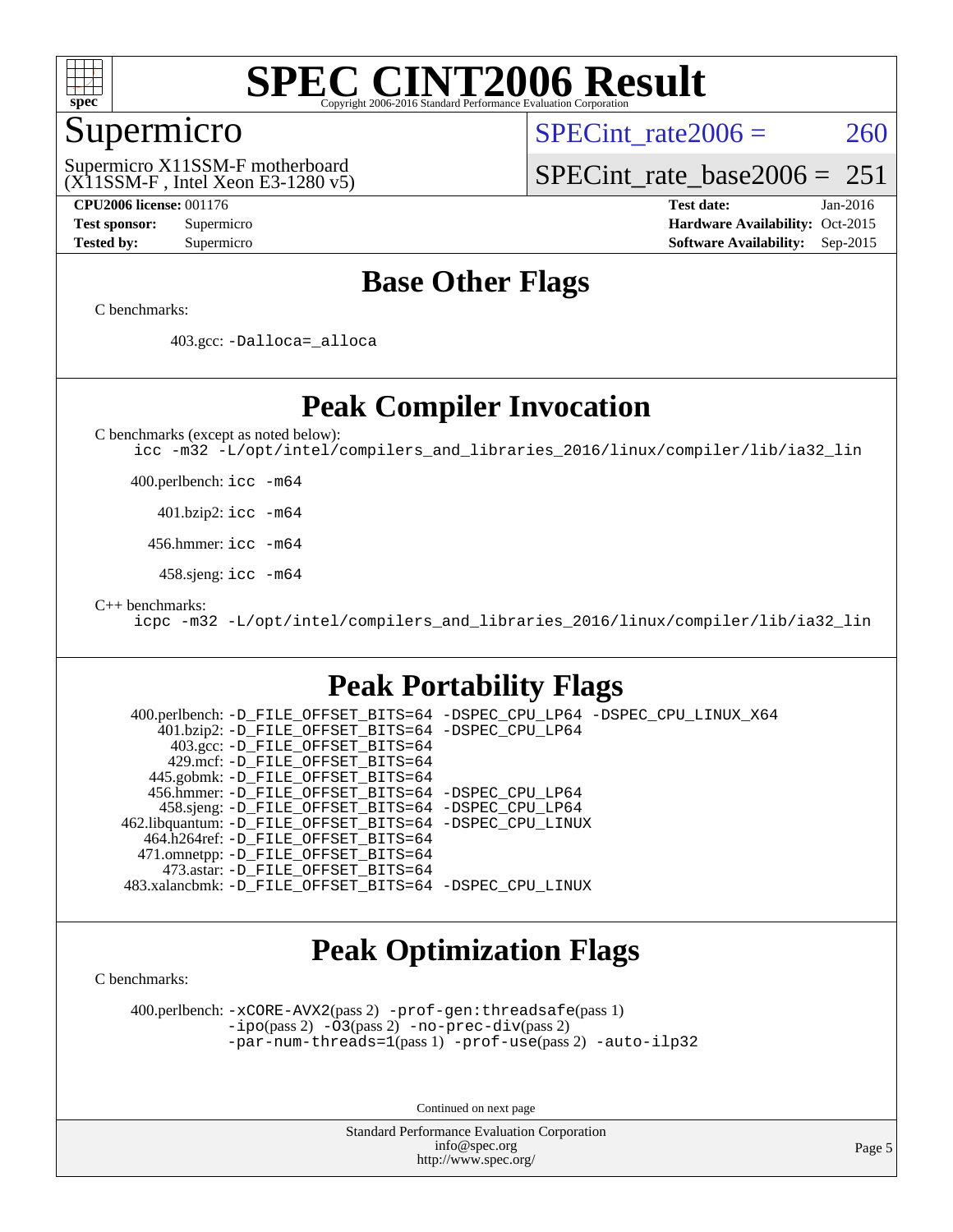

### Supermicro

SPECint rate $2006 = 260$ 

(X11SSM-F , Intel Xeon E3-1280 v5) Supermicro X11SSM-F motherboard

[SPECint\\_rate\\_base2006 =](http://www.spec.org/auto/cpu2006/Docs/result-fields.html#SPECintratebase2006)  $251$ 

| <b>Test sponsor:</b> | Supermicro |
|----------------------|------------|
| <b>Tested by:</b>    | Supermicro |

**[CPU2006 license:](http://www.spec.org/auto/cpu2006/Docs/result-fields.html#CPU2006license)** 001176 **[Test date:](http://www.spec.org/auto/cpu2006/Docs/result-fields.html#Testdate)** Jan-2016 **[Hardware Availability:](http://www.spec.org/auto/cpu2006/Docs/result-fields.html#HardwareAvailability)** Oct-2015 **[Software Availability:](http://www.spec.org/auto/cpu2006/Docs/result-fields.html#SoftwareAvailability)** Sep-2015

### **[Peak Optimization Flags \(Continued\)](http://www.spec.org/auto/cpu2006/Docs/result-fields.html#PeakOptimizationFlags)**

 401.bzip2: [-xCORE-AVX2](http://www.spec.org/cpu2006/results/res2016q1/cpu2006-20160120-38741.flags.html#user_peakPASS2_CFLAGSPASS2_LDCFLAGS401_bzip2_f-xAVX2_5f5fc0cbe2c9f62c816d3e45806c70d7)(pass 2) [-prof-gen:threadsafe](http://www.spec.org/cpu2006/results/res2016q1/cpu2006-20160120-38741.flags.html#user_peakPASS1_CFLAGSPASS1_LDCFLAGS401_bzip2_prof_gen_21a26eb79f378b550acd7bec9fe4467a)(pass 1)  $-i\text{po}(pass 2) -\text{O3}(pass 2)$  [-no-prec-div](http://www.spec.org/cpu2006/results/res2016q1/cpu2006-20160120-38741.flags.html#user_peakPASS2_CFLAGSPASS2_LDCFLAGS401_bzip2_f-no-prec-div)(pass 2) [-par-num-threads=1](http://www.spec.org/cpu2006/results/res2016q1/cpu2006-20160120-38741.flags.html#user_peakPASS1_CFLAGSPASS1_LDCFLAGS401_bzip2_par_num_threads_786a6ff141b4e9e90432e998842df6c2)(pass 1) [-prof-use](http://www.spec.org/cpu2006/results/res2016q1/cpu2006-20160120-38741.flags.html#user_peakPASS2_CFLAGSPASS2_LDCFLAGS401_bzip2_prof_use_bccf7792157ff70d64e32fe3e1250b55)(pass 2) [-opt-prefetch](http://www.spec.org/cpu2006/results/res2016q1/cpu2006-20160120-38741.flags.html#user_peakCOPTIMIZE401_bzip2_f-opt-prefetch) [-auto-ilp32](http://www.spec.org/cpu2006/results/res2016q1/cpu2006-20160120-38741.flags.html#user_peakCOPTIMIZE401_bzip2_f-auto-ilp32) [-ansi-alias](http://www.spec.org/cpu2006/results/res2016q1/cpu2006-20160120-38741.flags.html#user_peakCOPTIMIZE401_bzip2_f-ansi-alias) 403.gcc: [-xCORE-AVX2](http://www.spec.org/cpu2006/results/res2016q1/cpu2006-20160120-38741.flags.html#user_peakCOPTIMIZE403_gcc_f-xAVX2_5f5fc0cbe2c9f62c816d3e45806c70d7) [-ipo](http://www.spec.org/cpu2006/results/res2016q1/cpu2006-20160120-38741.flags.html#user_peakCOPTIMIZE403_gcc_f-ipo) [-O3](http://www.spec.org/cpu2006/results/res2016q1/cpu2006-20160120-38741.flags.html#user_peakCOPTIMIZE403_gcc_f-O3) [-no-prec-div](http://www.spec.org/cpu2006/results/res2016q1/cpu2006-20160120-38741.flags.html#user_peakCOPTIMIZE403_gcc_f-no-prec-div)  $429$ .mcf: basepeak = yes 445.gobmk: [-xCORE-AVX2](http://www.spec.org/cpu2006/results/res2016q1/cpu2006-20160120-38741.flags.html#user_peakPASS2_CFLAGSPASS2_LDCFLAGS445_gobmk_f-xAVX2_5f5fc0cbe2c9f62c816d3e45806c70d7)(pass 2) [-prof-gen:threadsafe](http://www.spec.org/cpu2006/results/res2016q1/cpu2006-20160120-38741.flags.html#user_peakPASS1_CFLAGSPASS1_LDCFLAGS445_gobmk_prof_gen_21a26eb79f378b550acd7bec9fe4467a)(pass 1) [-prof-use](http://www.spec.org/cpu2006/results/res2016q1/cpu2006-20160120-38741.flags.html#user_peakPASS2_CFLAGSPASS2_LDCFLAGS445_gobmk_prof_use_bccf7792157ff70d64e32fe3e1250b55)(pass 2) [-par-num-threads=1](http://www.spec.org/cpu2006/results/res2016q1/cpu2006-20160120-38741.flags.html#user_peakPASS1_CFLAGSPASS1_LDCFLAGS445_gobmk_par_num_threads_786a6ff141b4e9e90432e998842df6c2)(pass 1) [-ansi-alias](http://www.spec.org/cpu2006/results/res2016q1/cpu2006-20160120-38741.flags.html#user_peakCOPTIMIZE445_gobmk_f-ansi-alias) [-opt-mem-layout-trans=3](http://www.spec.org/cpu2006/results/res2016q1/cpu2006-20160120-38741.flags.html#user_peakCOPTIMIZE445_gobmk_f-opt-mem-layout-trans_a7b82ad4bd7abf52556d4961a2ae94d5) 456.hmmer: [-xCORE-AVX2](http://www.spec.org/cpu2006/results/res2016q1/cpu2006-20160120-38741.flags.html#user_peakCOPTIMIZE456_hmmer_f-xAVX2_5f5fc0cbe2c9f62c816d3e45806c70d7) [-ipo](http://www.spec.org/cpu2006/results/res2016q1/cpu2006-20160120-38741.flags.html#user_peakCOPTIMIZE456_hmmer_f-ipo) [-O3](http://www.spec.org/cpu2006/results/res2016q1/cpu2006-20160120-38741.flags.html#user_peakCOPTIMIZE456_hmmer_f-O3) [-no-prec-div](http://www.spec.org/cpu2006/results/res2016q1/cpu2006-20160120-38741.flags.html#user_peakCOPTIMIZE456_hmmer_f-no-prec-div) [-unroll2](http://www.spec.org/cpu2006/results/res2016q1/cpu2006-20160120-38741.flags.html#user_peakCOPTIMIZE456_hmmer_f-unroll_784dae83bebfb236979b41d2422d7ec2) [-auto-ilp32](http://www.spec.org/cpu2006/results/res2016q1/cpu2006-20160120-38741.flags.html#user_peakCOPTIMIZE456_hmmer_f-auto-ilp32) 458.sjeng: [-xCORE-AVX2](http://www.spec.org/cpu2006/results/res2016q1/cpu2006-20160120-38741.flags.html#user_peakPASS2_CFLAGSPASS2_LDCFLAGS458_sjeng_f-xAVX2_5f5fc0cbe2c9f62c816d3e45806c70d7)(pass 2) [-prof-gen:threadsafe](http://www.spec.org/cpu2006/results/res2016q1/cpu2006-20160120-38741.flags.html#user_peakPASS1_CFLAGSPASS1_LDCFLAGS458_sjeng_prof_gen_21a26eb79f378b550acd7bec9fe4467a)(pass 1)  $-i\text{po}(pass 2) -\overline{O}3(pass 2)$  [-no-prec-div](http://www.spec.org/cpu2006/results/res2016q1/cpu2006-20160120-38741.flags.html#user_peakPASS2_CFLAGSPASS2_LDCFLAGS458_sjeng_f-no-prec-div)(pass 2) [-par-num-threads=1](http://www.spec.org/cpu2006/results/res2016q1/cpu2006-20160120-38741.flags.html#user_peakPASS1_CFLAGSPASS1_LDCFLAGS458_sjeng_par_num_threads_786a6ff141b4e9e90432e998842df6c2)(pass 1) [-prof-use](http://www.spec.org/cpu2006/results/res2016q1/cpu2006-20160120-38741.flags.html#user_peakPASS2_CFLAGSPASS2_LDCFLAGS458_sjeng_prof_use_bccf7792157ff70d64e32fe3e1250b55)(pass 2) [-unroll4](http://www.spec.org/cpu2006/results/res2016q1/cpu2006-20160120-38741.flags.html#user_peakCOPTIMIZE458_sjeng_f-unroll_4e5e4ed65b7fd20bdcd365bec371b81f) [-auto-ilp32](http://www.spec.org/cpu2006/results/res2016q1/cpu2006-20160120-38741.flags.html#user_peakCOPTIMIZE458_sjeng_f-auto-ilp32) 462.libquantum: basepeak = yes 464.h264ref: [-xCORE-AVX2](http://www.spec.org/cpu2006/results/res2016q1/cpu2006-20160120-38741.flags.html#user_peakPASS2_CFLAGSPASS2_LDCFLAGS464_h264ref_f-xAVX2_5f5fc0cbe2c9f62c816d3e45806c70d7)(pass 2) [-prof-gen:threadsafe](http://www.spec.org/cpu2006/results/res2016q1/cpu2006-20160120-38741.flags.html#user_peakPASS1_CFLAGSPASS1_LDCFLAGS464_h264ref_prof_gen_21a26eb79f378b550acd7bec9fe4467a)(pass 1) [-ipo](http://www.spec.org/cpu2006/results/res2016q1/cpu2006-20160120-38741.flags.html#user_peakPASS2_CFLAGSPASS2_LDCFLAGS464_h264ref_f-ipo)(pass 2) [-O3](http://www.spec.org/cpu2006/results/res2016q1/cpu2006-20160120-38741.flags.html#user_peakPASS2_CFLAGSPASS2_LDCFLAGS464_h264ref_f-O3)(pass 2) [-no-prec-div](http://www.spec.org/cpu2006/results/res2016q1/cpu2006-20160120-38741.flags.html#user_peakPASS2_CFLAGSPASS2_LDCFLAGS464_h264ref_f-no-prec-div)(pass 2) [-par-num-threads=1](http://www.spec.org/cpu2006/results/res2016q1/cpu2006-20160120-38741.flags.html#user_peakPASS1_CFLAGSPASS1_LDCFLAGS464_h264ref_par_num_threads_786a6ff141b4e9e90432e998842df6c2)(pass 1) [-prof-use](http://www.spec.org/cpu2006/results/res2016q1/cpu2006-20160120-38741.flags.html#user_peakPASS2_CFLAGSPASS2_LDCFLAGS464_h264ref_prof_use_bccf7792157ff70d64e32fe3e1250b55)(pass 2) [-unroll2](http://www.spec.org/cpu2006/results/res2016q1/cpu2006-20160120-38741.flags.html#user_peakCOPTIMIZE464_h264ref_f-unroll_784dae83bebfb236979b41d2422d7ec2) [-ansi-alias](http://www.spec.org/cpu2006/results/res2016q1/cpu2006-20160120-38741.flags.html#user_peakCOPTIMIZE464_h264ref_f-ansi-alias) [C++ benchmarks:](http://www.spec.org/auto/cpu2006/Docs/result-fields.html#CXXbenchmarks) 471.omnetpp: [-xCORE-AVX2](http://www.spec.org/cpu2006/results/res2016q1/cpu2006-20160120-38741.flags.html#user_peakPASS2_CXXFLAGSPASS2_LDCXXFLAGS471_omnetpp_f-xAVX2_5f5fc0cbe2c9f62c816d3e45806c70d7)(pass 2) [-prof-gen:threadsafe](http://www.spec.org/cpu2006/results/res2016q1/cpu2006-20160120-38741.flags.html#user_peakPASS1_CXXFLAGSPASS1_LDCXXFLAGS471_omnetpp_prof_gen_21a26eb79f378b550acd7bec9fe4467a)(pass 1)  $-ipo(pass 2) -\overline{03(pass 2)}$  $-ipo(pass 2) -\overline{03(pass 2)}$  [-no-prec-div](http://www.spec.org/cpu2006/results/res2016q1/cpu2006-20160120-38741.flags.html#user_peakPASS2_CXXFLAGSPASS2_LDCXXFLAGS471_omnetpp_f-no-prec-div)(pass 2) [-par-num-threads=1](http://www.spec.org/cpu2006/results/res2016q1/cpu2006-20160120-38741.flags.html#user_peakPASS1_CXXFLAGSPASS1_LDCXXFLAGS471_omnetpp_par_num_threads_786a6ff141b4e9e90432e998842df6c2)(pass 1) [-prof-use](http://www.spec.org/cpu2006/results/res2016q1/cpu2006-20160120-38741.flags.html#user_peakPASS2_CXXFLAGSPASS2_LDCXXFLAGS471_omnetpp_prof_use_bccf7792157ff70d64e32fe3e1250b55)(pass 2) [-ansi-alias](http://www.spec.org/cpu2006/results/res2016q1/cpu2006-20160120-38741.flags.html#user_peakCXXOPTIMIZE471_omnetpp_f-ansi-alias) [-opt-ra-region-strategy=block](http://www.spec.org/cpu2006/results/res2016q1/cpu2006-20160120-38741.flags.html#user_peakCXXOPTIMIZE471_omnetpp_f-opt-ra-region-strategy_a0a37c372d03933b2a18d4af463c1f69) [-Wl,-z,muldefs](http://www.spec.org/cpu2006/results/res2016q1/cpu2006-20160120-38741.flags.html#user_peakEXTRA_LDFLAGS471_omnetpp_link_force_multiple1_74079c344b956b9658436fd1b6dd3a8a) [-L/sh -lsmartheap](http://www.spec.org/cpu2006/results/res2016q1/cpu2006-20160120-38741.flags.html#user_peakEXTRA_LIBS471_omnetpp_SmartHeap_32f6c82aa1ed9c52345d30cf6e4a0499) 473.astar: basepeak = yes

### **[Peak Other Flags](http://www.spec.org/auto/cpu2006/Docs/result-fields.html#PeakOtherFlags)**

[C benchmarks](http://www.spec.org/auto/cpu2006/Docs/result-fields.html#Cbenchmarks):

403.gcc: [-Dalloca=\\_alloca](http://www.spec.org/cpu2006/results/res2016q1/cpu2006-20160120-38741.flags.html#b403.gcc_peakEXTRA_CFLAGS_Dalloca_be3056838c12de2578596ca5467af7f3)

483.xalancbmk: basepeak = yes